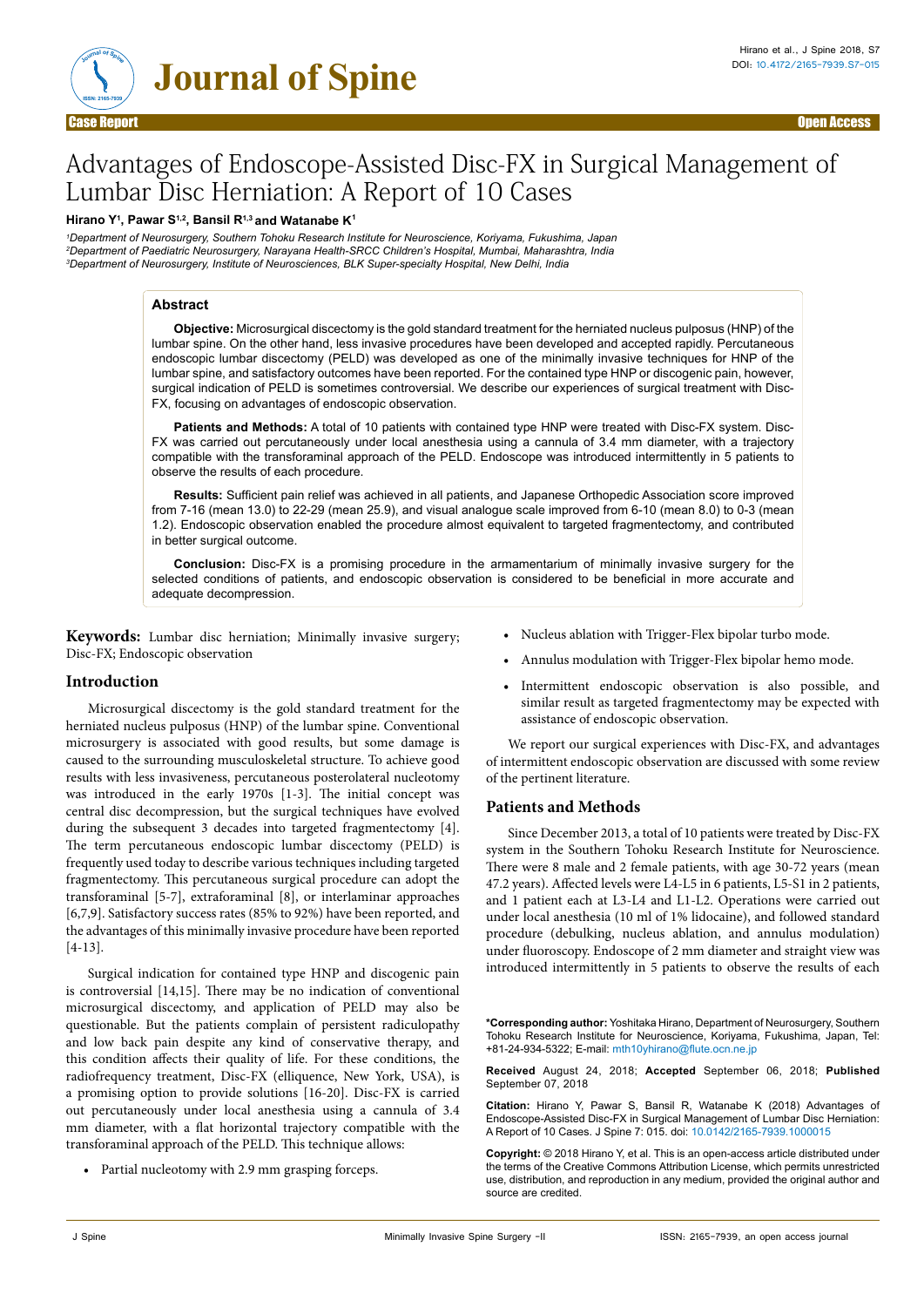Page 2 of 4

procedure. Surgical outcome was assessed at 6 months postoperatively with the Japanese Orthopedic Association (JOA) score and the visual analogue scale (VAS). All patients underwent magnetic resonance (MR) studies immediately after the operation to evaluate the accuracy of the surgical procedure.

## **Results**

Sufficient pain relief was achieved in all patients, and the JOA score improved from 7-16 (mean 13.0) to 22-29 (mean 25.9), and VAS improved from 6-10 (mean 8.0) to 0-3 (mean 1.2). Endoscopic observation enabled the procedure almost equivalent to targeted fragmentectomy, and contributed in better surgical outcome. The MR study immediately after the operation showed adequate decompression in all the patients. There was no surgical complication, and no patient has required additional microsurgical decompression to date. In 3 patients with follow up period of more than 3 years, favourable surgical outcomes were maintained with minimum symptom of dysesthesia.

#### **Illustrative Case**

A 35-year-old man had suffered from low back pain and dysesthesia of the lower extremities for 2 months, which were resistant to any kind of conservative therapy. He visited our outpatient service, and femoral nerve stretching test was positive bilaterally. There was no muscle weakness or pathological reflexes. The magnetic resonance (MR) study (Figure 1) revealed a relatively small disc herniation at the right L3-L4 level and some disc degeneration at the L4-L5 level. The patient asked for surgical treatment due to the prolonged pain, but microsurgical discectomy or PELD were considered too much for this condition. We decided to undertake an operation with the Disc-FX system, and the entry point was decided by measuring under fluoroscopy to obtain a flat horizontal cannula trajectory, which was 12 cm to the right side from the midline in this patient. L3-L4 discography was carried out as the first step of the surgical procedure (Figures 2a and 2b) and followed by partial nucleotomy with 2.9 mm grasping forceps (Figure 2c) as the debulking procedure of the L3-L4 disc space. An endoscope of 2 mm diameter with straight view was introduced to reveal insufficient decompression (Figure 3), and further nucleotomy, nucleus ablation



**Figure 1:** Illustrative case, a 35-year-old man presented with prolonged low back pain and dysesthesia of the lower extremities. Magnetic resonance (MR) study (a) T1-weighted midsagittal image, (b) T1-weighted axial section at the L3-L4 level, (c) T2-weighted midsagittal image, and (d) T2-weighted axial section at the L3-L4 level, respectively) shows right-dominant disc herniation at the L3-L4 level, with some degenerative change at the L4-L5 level. Computerized tomography (e) reconstructed mid-sagittal section and (f) axial section at the L3-L4 level) shows no bony pathology at the L3-L4 level.



**Figure 2:** (a) Intraoperative fluoroscopic images showing L3-L4 discography lateral image and (b) Antero-posterior image as the first step of the Disc-FX system. (c) Debulking with the disc forceps was carried out under fluoroscopic observation.



**Figure 3:** Endoscope of 2 mm diameter and straight view was introduced to reveal insufficient removal of the disc fragment.



**Figure 4:** The cannula of the Disc-FX was moved towards dorsolateral direction to obtain a flat horizontal trajectory. Additional discectomy, ablation of the residual nucleus pulposus, and annulus modulation (a) were carried out under fluoroscopy. The final endoscopic observation (b) shows adequate decompression to confirm the end point of the surgical procedure.



**Figure 5:** The MR study immediately after the operation (a) T1-weighted midsagittal image, (b) T1-weighted axial section at the L3-L4 level, (c) T2 weighted midsagittal image, and (d) T2-weighted axial section at the L3-L4 level, respectively, showing adequate decompression at the L3-L4 level.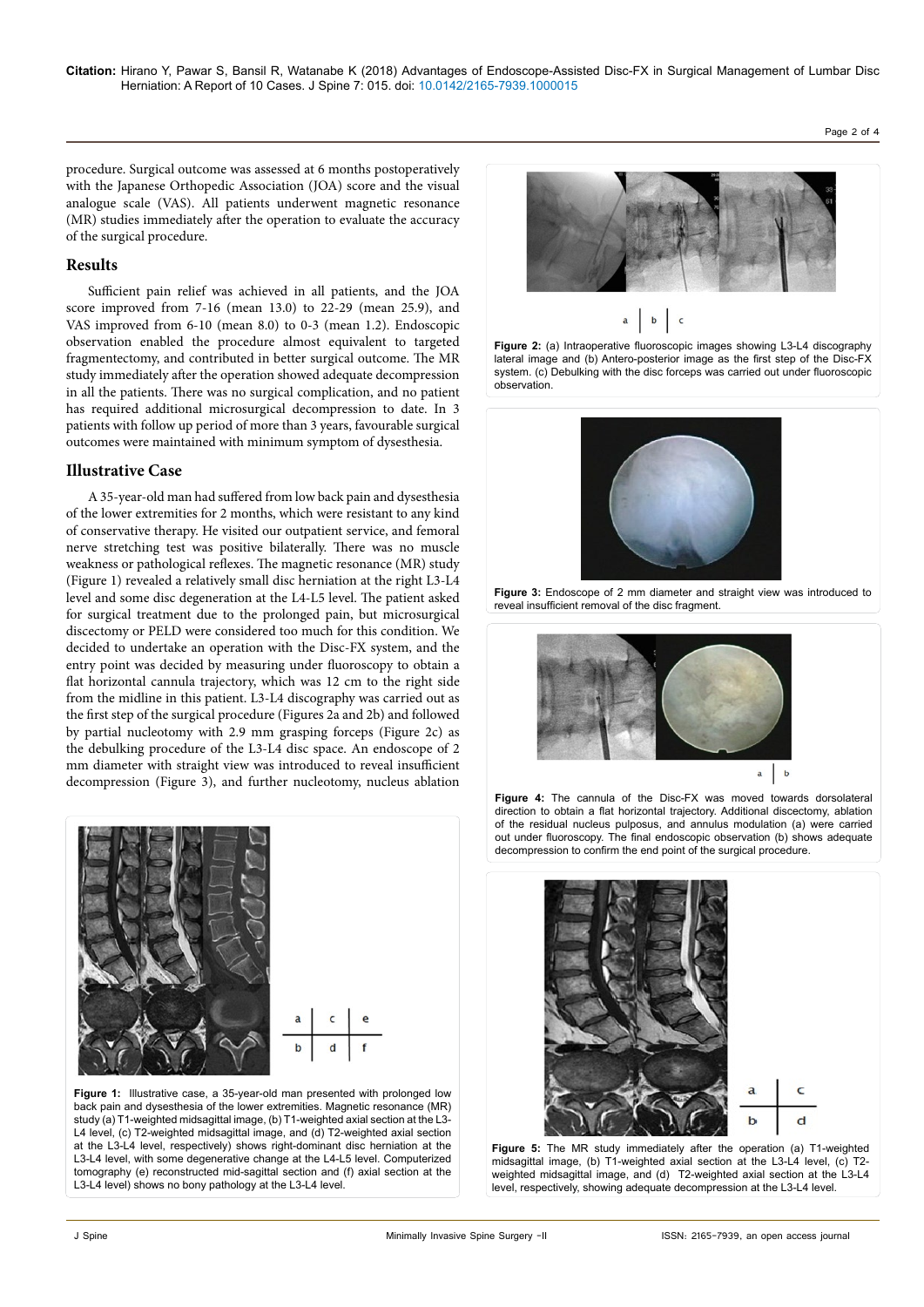Page 3 of 4

and after moving the cannula to the dorsolateral direction, annulus modulation (Figure 4a) were carried out under fluoroscopy, assisted by intermittent endoscopic observation. Final endoscopic view (Figure 4b) confirmed satisfactory decompression and ablation. The patient became symptom free on the day of the operation, and resumed his daily activities. The MR study immediately after the operation (Figure 5) showed adequately completed procedure almost equivalent to targeted fragmentectomy at the L3-4 level.

# **Discussion**

The treatment strategies for HNP of the lumbar spine should be primarily conservative and over 90% of the patients show satisfactory response. When the patients do not respond to any kind of conservative therapy, the current gold standard is microsurgical discectomy, and attempts to minimize surgical invasiveness, such as procedures with tubular retractors, have been proposed. However these less invasive procedures are associated with tendency of earlier surgical intervention and significant increase of costs as a result. Peul and co-authors evaluated the cost efficacy of early surgery to be an extremely expensive method from a healthcare economic perspective [21]. The complication rate as high as 8% and trauma caused by an approach are important factors in assessment of the value of surgical treatment [18]. To achieve good results with less invasiveness, percutaneous postero-lateral nucleotomy was introduced in the early 1970s [1-3]. Evolution of the spinal endoscope allowed direct visualization via a uniportal approach, and further modification allowed multichannel irrigation, specialized cannulas and discectomy tools [22,23]. Full-endoscopic surgery for HNP of the lumbar spine has been associated with equivalent surgical outcome as the conventional procedure and minimized surgical invasiveness [4-13], and it attracts spine surgeons today.

The Disc-FX system was developed in the hope of addressing the unsatisfactory clinical outcomes for contained type HNP, combining the knowledge gained from uniportal percutaneous approach such as nucleoplasty and the proven positive effects of high radiofrequency [18]. Through a stab wound of 4 mm and cannula of 3.4 mm diameter, this surgical procedure under local anesthesia allows:

- **•** Debulking of the disc space with 2.9 mm grasping forceps.
- **•** Nucleus ablation with Trigger-Flex bipolar turbo mode.
- **•** Annulus modulation with Trigger-Flex bipolar hemo mode.

The use of higher radiofrequency of 1.7 MHz through the elliquence Surgi-Max generator offers the advantage of reduced heat and minimal tissue ablation [16,17].

As shown in the full-endoscopic surgery, combination of different steps improves the outcome, and additional step of intermittent endoscopic observation is expected to improve accuracy of the procedure [17]. Since targeted fragmentectomy is the goal of the current surgical treatment for lumbar disc herniation, use of endoscope is considered to be beneficial in achieving better surgical outcome. Additionally, the surgical procedure under local anaesthesia offers the patients diminished peri- and postoperative stress, and a faster recovery, mobilization, less postoperative pain and reduced medical costs are expected [18,24]. Furthermore, this procedure is expected to provide long-lasting pain relief, up to 2 years or more after the operation [20].

## **Conclusion**

In conclusion, Disc-FX is a promising procedure of minimally invasive surgery for the selected conditions of patients, and endoscopic observation is considered to be beneficial to achieve more accurate

and adequate decompression. This technique is significantly beneficial in providing the patients an option of avoiding an open surgery and leaving the dorsal approach virgin [18]. Current ideal indication criteria for Disc-FX would be

- **•** Patients with small, contained type HNP.
- **•** Patients with back pain due to annular tear.
- Patients with difficulty in accurate diagnosis due to the discrepancy between the neurological evaluation and radiological findings.

This article describes our preliminary results with a prototype endoscope, and the image quality may not be good enough to convince the advantages of endoscopic observations. With development of endoscope with higher visual quality, further improvement will be expected as the evidence on the efficacy of the Disc-FX are collected by larger studies and longer follow up.

# **Conflict of Interest**

The authors report no conflict of interest concerning the materials or methods used in this study or the finding specified in this paper.

#### **References**

- 1. [Hijikata S, Yamagishi M, Nakayama T, Oomori K \(1975\) Percutaneous](https://www.sciencedirect.com/science/article/pii/S0949265815338896)  [nucleotomy: A new treatment method for lumbar disc herniation. Tokyo](https://www.sciencedirect.com/science/article/pii/S0949265815338896)  [Denryoku Byoin Iho 5: 39-44.](https://www.sciencedirect.com/science/article/pii/S0949265815338896)
- 2. [Kambin P, Gellman H \(1983\) Percutaneous lateral discectomy of the lumbar](http://dx.doi.org/10.1097/00003086-198304000-00015)  [spine: A preliminary report. Clin Orthop 174: 127-132.](http://dx.doi.org/10.1097/00003086-198304000-00015)
- Maroon JC, Onik G, Sternau L (1989) Percutaneous automated discectomy: A [new approach to lumbar surgery. Clin Orthop 238: 64-70.](http://dx.doi.org/10.3171/jns.1987.66.1.0143)
- 4. [Choi G, Lee SH, Lokhande P, Kong BJ, Shim CS, et al. \(2008\) Percutaneous](http://dx.doi.org/10.1097/BRS.0b013e31817bfa1a)  [endoscopic approach for highly migrated intracanal disc herniations by](http://dx.doi.org/10.1097/BRS.0b013e31817bfa1a)  [foraminoplastic techniques using rigid working channel endoscope. Spine](http://dx.doi.org/10.1097/BRS.0b013e31817bfa1a)  [\(Phila Pa 1976\) 33: E508-E515.](http://dx.doi.org/10.1097/BRS.0b013e31817bfa1a)
- 5. [Lew SM, Mehalic TF, Fagone KL \(2001\) Transforaminal percutaneous](http://thejns.org/toc/jns/current)  [endoscopic discectomy in the treatment of far-lateral and foraminal lumbar disc](http://thejns.org/toc/jns/current)  [herniations. J Neurosurg 94\(2 Suppl\): 216-220.](http://thejns.org/toc/jns/current)
- 6. [Ruetten S, Komp M, Merk H, Godolias G \(2007\) Use of newly developed](http://dx.doi.org/10.3171/spi.2007.6.6.2)  [instruments and endoscopes: full-endoscopic resection of lumbar disc](http://dx.doi.org/10.3171/spi.2007.6.6.2)  [herniations via the interlaminar and lateral transforaminal approach. J](http://dx.doi.org/10.3171/spi.2007.6.6.2)  [Neurosurg Spine 6: 521-530.](http://dx.doi.org/10.3171/spi.2007.6.6.2)
- 7. [Ruetten S, Komp M, Merk H, Godolias G \(2009\) Recurrent disc herniation](http://dx.doi.org/10.1097/BSD.0b013e318175ddb4)  [after conventional discectomy: a prospective, randomized study comparing](http://dx.doi.org/10.1097/BSD.0b013e318175ddb4)  [full-endoscopic interlaminar and transforaminal versus microsurgical revision. J](http://dx.doi.org/10.1097/BSD.0b013e318175ddb4)  [Spinal Disord Tech 22: 122-129.](http://dx.doi.org/10.1097/BSD.0b013e318175ddb4)
- 8. [Choi G, Lee SH, Bhanot A, Raiturker PP, Chae YS \(2007\) Percutaneous](http://dx.doi.org/10.1097/01.brs.0000252093.31632.54)  [endoscopic discectomy for extraforaminal lumbar disc herniations:](http://dx.doi.org/10.1097/01.brs.0000252093.31632.54)  [Extraforaminal targeted fragmentectomy technique using working channel](http://dx.doi.org/10.1097/01.brs.0000252093.31632.54)  [endoscope. Spine \(Phila Pa 1976\) 32: E93-E99.](http://dx.doi.org/10.1097/01.brs.0000252093.31632.54)
- 9. [Choi G, Lee SH, Raiturker PP, Lee S, Chae YS \(2006\) Percutaneous](http://ovidsp.ovid.com/ovidweb.cgi?T=JS&NEWS=n&CSC=Y&PAGE=toc&D=yrovft&AN=00006123-000000000-00000)  [endoscopic interlaminar discectomy for intracanalicular disc herniations at L5-](http://ovidsp.ovid.com/ovidweb.cgi?T=JS&NEWS=n&CSC=Y&PAGE=toc&D=yrovft&AN=00006123-000000000-00000) [S1 using a rigid working channel endoscope. Neurosurgery 2006; 58\(1 Suppl\):](http://ovidsp.ovid.com/ovidweb.cgi?T=JS&NEWS=n&CSC=Y&PAGE=toc&D=yrovft&AN=00006123-000000000-00000)  [ONS59-ONS68.](http://ovidsp.ovid.com/ovidweb.cgi?T=JS&NEWS=n&CSC=Y&PAGE=toc&D=yrovft&AN=00006123-000000000-00000)
- 10. [Tsou PM, Yeung CA, Yeung AT \(2004\) Posterolateral transforaminal selective](http://dx.doi.org/10.1016/j.spinee.2004.01.014)  [endoscopic discectomy and thermal annuloplasty for chronic lumbar discogenic](http://dx.doi.org/10.1016/j.spinee.2004.01.014)  [pain: A minimal access visualized intradiscal surgical procedure. Spine J 4:](http://dx.doi.org/10.1016/j.spinee.2004.01.014)  [564-573.](http://dx.doi.org/10.1016/j.spinee.2004.01.014)
- 11. [Yeung AT, Yeung CA \(2007\) Minimally invasive techniques for the management](http://dx.doi.org/10.1016/j.ocl.2007.04.005)  [of lumbar disc herniation. Orthop Clin N Am 38: 363-372.](http://dx.doi.org/10.1016/j.ocl.2007.04.005)
- 12. [Yeung AT, Yeung CA \(2006\) In-vivo endoscopic visualization of patho-anatomy](http://www.ump.com/)  [in painful degenerative conditions of the lumbar spine. Surg Technol Int 15:](http://www.ump.com/)  [243-256.](http://www.ump.com/)
- 13. [Hirano Y, Mizuno J, Takeda M , Itoh Y, Matsuoka H, et al. \(2012\) Percutaneous](https://www.jstage.jst.go.jp/browse/nmc/)  endoscopic lumbar discectomy - early clinical experience. Neurol Med Chir [\(Tokyo\) 52: 625-630.](https://www.jstage.jst.go.jp/browse/nmc/)